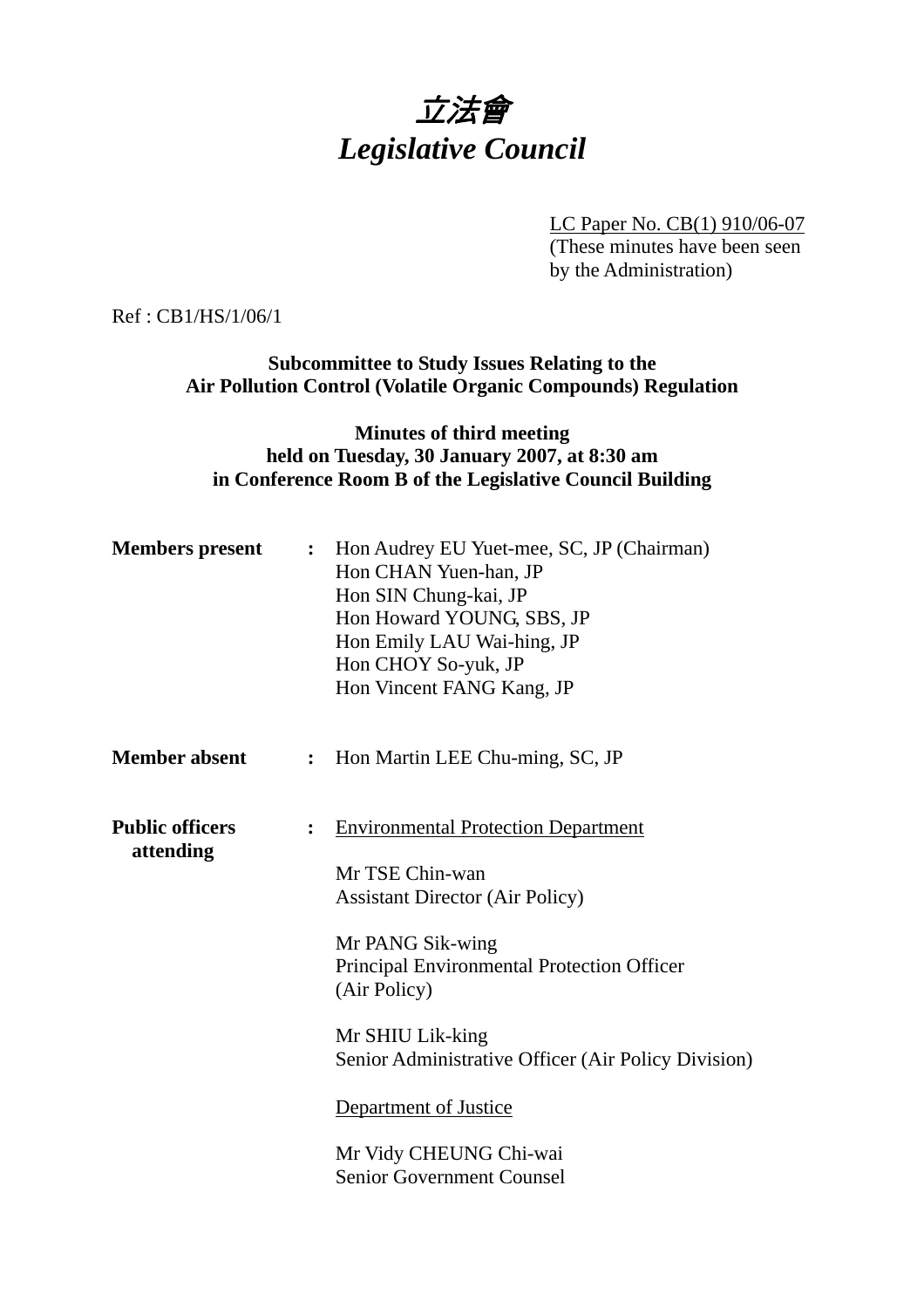| <b>Clerk in attendance</b>   | $\ddot{\cdot}$ | $-2-$<br>Miss Becky YU<br>Chief Council Secretary (1)1 |
|------------------------------|----------------|--------------------------------------------------------|
| <b>Staff in attendance :</b> |                | Mr Stephen LAM<br><b>Assistant Legal Adviser 4</b>     |
|                              |                | Mrs Mary TANG<br>Senior Council Secretary (1)2         |

## **I Confirmation of minutes**

 $(LC$  Paper No.  $CB(1)$  827/06-07) -- Minutes of the meeting held on 18 January 2007

The minutes of the meeting held on 18 January 2007 were confirmed.

#### **II Meeting with the Administration**

| (LC Paper No. CB(1) $829/06-07(01)$ -- List of follow-up actions arising |  |                                 |            |               |
|--------------------------------------------------------------------------|--|---------------------------------|------------|---------------|
|                                                                          |  | from the                        | discussion | <sub>on</sub> |
|                                                                          |  | 25 January 2007                 |            |               |
| LC Paper No. CB(1) $829/06-07(02)$ --                                    |  | Administration's response to LC |            |               |
|                                                                          |  | Paper No. CB(1) $829/06-07(01)$ |            |               |

Other relevant papers

Air Pollution Control (Volatile Organic Compounds) Regulation (L.N. 258) gazetted on 24 November 2006

The Legislative Council Brief

- 2. The Subcommittee deliberated (Index of proceedings attached in **Annex A**).
- 3. The Administration was requested to
	- (a) review the names of the compounds under "exempt compound" in the Regulation to ensure consistency. To also include in the Legislative Council Brief on the Regulation to be issued by the Environmental Protection Department all the amendments proposed by the Subcommittee;
	- (b) advise the anticipated improvement to the compliance rate of Air Quality Objectives after the implementation of the Regulation;
	- (c) include in the tables comparing the proposed volatile organic compounds (VOCs) limits of Hong Kong with the California's standards the existing range of VOC contents of the products to be covered under the Regulation;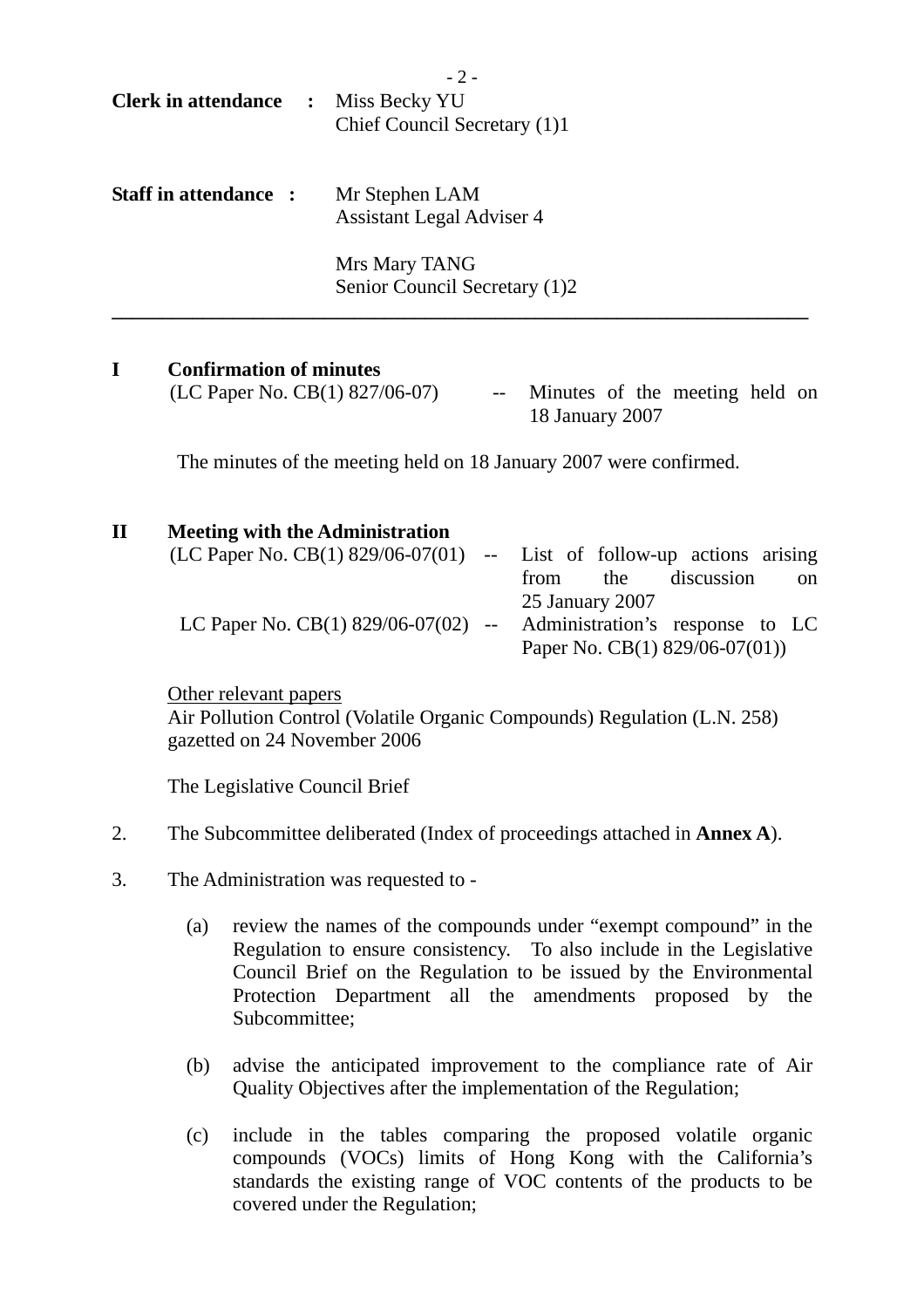- (d) advise the manpower and financial resources earmarked for the enforcement of the Regulation. The Administration should step up enforcement, including tests of VOC contents of regulated products, to ensure compliance with the Regulation after it had come into operation; and
- (e) expedite the review of the Regulation, particularly on flat coatings, which was expected to take place one year after its implementation.

4. Members agreed to continue discussion at the next meeting to be held on Thursday, 8 February 2007, at 2:30 pm.

### **III Any other business**

5. There being no other business, the meeting ended at 10:54 am.

Council Business Division 1 Legislative Council Secretariat 7 February 2007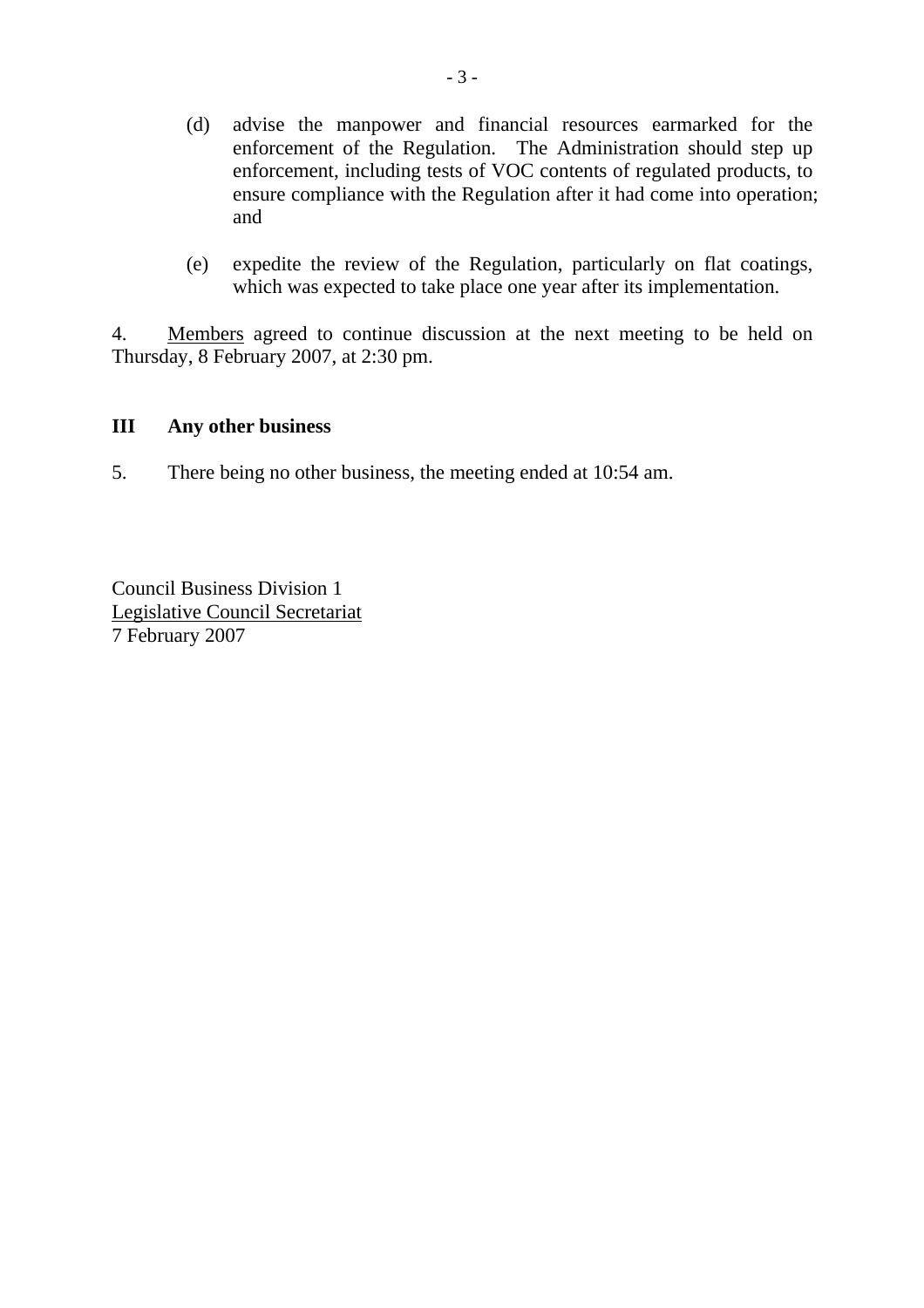#### **Proceedings of the third meeting of the Subcommittee to Study Issues Relating to the Air Pollution Control (Volatile Organic Compounds) Regulation on Tuesday, 30 January 2007, at 8:30 am in Conference Room B of the Legislative Council Building**

| <b>Time</b><br><b>Marker</b> | <b>Speaker</b>                                                         | Subject(s)                                                                                                                                                                                                                                                                                                                                                                                                                                                                                                                                                                                   | <b>Action</b><br>required                                                                                                                                                                                                                                                                                                                                                                                     |
|------------------------------|------------------------------------------------------------------------|----------------------------------------------------------------------------------------------------------------------------------------------------------------------------------------------------------------------------------------------------------------------------------------------------------------------------------------------------------------------------------------------------------------------------------------------------------------------------------------------------------------------------------------------------------------------------------------------|---------------------------------------------------------------------------------------------------------------------------------------------------------------------------------------------------------------------------------------------------------------------------------------------------------------------------------------------------------------------------------------------------------------|
| 000000 - 000232              | Chairman                                                               | Confirmation of minutes of the meeting<br>held on 18 January 2007 (LC Paper No.<br>CB(1) 827/06-07)                                                                                                                                                                                                                                                                                                                                                                                                                                                                                          |                                                                                                                                                                                                                                                                                                                                                                                                               |
| 000233 - 002859              | Administration<br>Chairman<br>ALA4<br>Mr SIN Chung-kai<br>Ms Emily LAU | Administration's explanation on<br>its<br>response to the list of follow-up actions<br>arising<br>from<br>the<br>discussion<br>on<br>25 January 2007 (LC<br>Paper<br>No.<br>$CB(1)$ 829/06-07(01)<br>Members' endorsement of the proposed<br>amendments to the Regulation                                                                                                                                                                                                                                                                                                                    | The<br>Administration<br>review<br>the<br>to<br>of<br>the<br>names<br>compounds<br>under "exempt<br>compound"<br>in<br>the Regulation<br>to<br>ensure<br>consistency.<br>To also include<br>in<br>the<br>Legislative<br>Council<br><b>Brief</b><br>the<br>on<br>Regulation<br>to<br>be issued by the<br>Environmental<br>Protection<br>Department all<br>the<br>amendments<br>proposed by the<br>Subcommittee |
| 002900 - 003711              | Chairman<br>Ms Emily LAU<br>ALA4<br>Administration<br>Mr Vincent FANG  | Ms Emily LAU's concern that a<br>subcommittee might not be formed to<br>study the Regulation as amended when<br>it was re-introduced into the Legislative<br>Council. As such, Members who had<br>views on the Regulation might not be<br>able to speak on or debate the<br>Regulation at the Council meeting.<br>The Secretariat to explore options for<br>debate on subsidiary legislation subject<br>to negative vetting.<br>ALA4's reference to Rule $21(5)$ of<br>Rules of Procedure on addressing the<br>Council by Members or designated<br>public officers on subsidiary legislation | The Clerk and<br>ALA4<br>to<br>explore options<br>for debate<br>on<br>subsidiary<br>legislation<br>at<br>Council<br>meetings                                                                                                                                                                                                                                                                                  |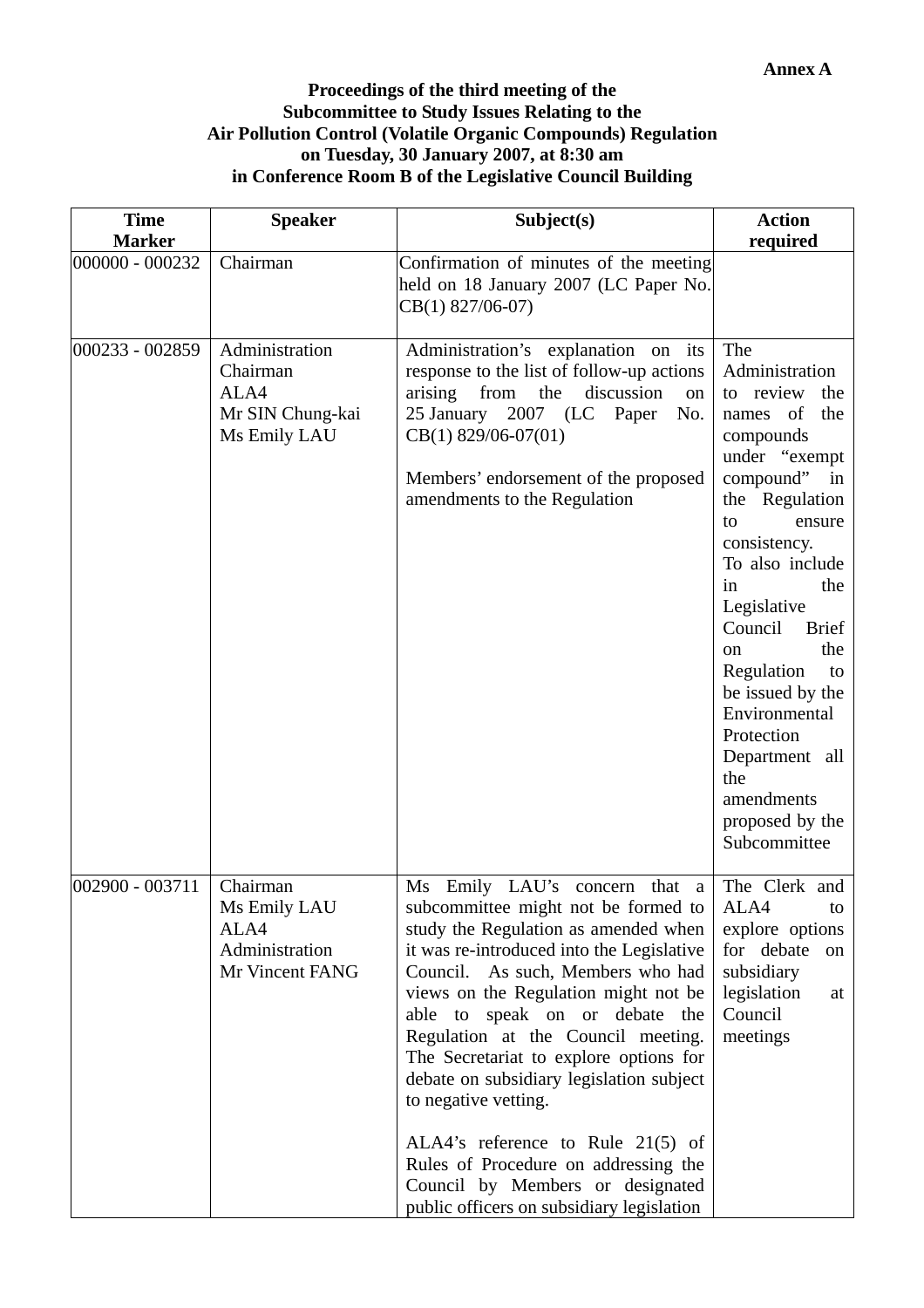| <b>Time</b><br><b>Marker</b> | <b>Speaker</b>                                                                              | Subject(s)                                                                                                                                                                                                                                                                                                                                                                                                                                                                                                                                                                                                                                                                                                                                                                                                                                                                                                      | <b>Action</b><br>required |
|------------------------------|---------------------------------------------------------------------------------------------|-----------------------------------------------------------------------------------------------------------------------------------------------------------------------------------------------------------------------------------------------------------------------------------------------------------------------------------------------------------------------------------------------------------------------------------------------------------------------------------------------------------------------------------------------------------------------------------------------------------------------------------------------------------------------------------------------------------------------------------------------------------------------------------------------------------------------------------------------------------------------------------------------------------------|---------------------------|
| 003712 - 004734              | Chairman<br>Mr SIN Chung-kai<br>Ms Emily LAU<br>Miss CHOY So-yuk<br>ALA4<br>Mr Howard YOUNG | Discussion on the types of subsidiary<br>legislation which should be subject to<br>negative vetting<br>Subsidiary legislation involves minor<br>amendments should be subject to<br>vetting while<br>negative<br>subsidiary<br>legislation involves issue of wide<br>public concern or complicated matter<br>should be subject to positive vetting to<br>allow sufficient time for discussion.<br>The subject should be referred to the<br>Committee on Rules of Procedure for<br>follow up.                                                                                                                                                                                                                                                                                                                                                                                                                     |                           |
| 004735 - 005252              | Miss CHOY So-yuk                                                                            | Miss CHOY So-yuk's similar concern<br>about insufficiency of time for scrutiny<br>of subsidiary legislation subject to<br>negative vetting                                                                                                                                                                                                                                                                                                                                                                                                                                                                                                                                                                                                                                                                                                                                                                      |                           |
| 005253 - 005848              | Chairman<br>Administration<br>Mr Vincent FANG                                               | Discussion on the tables comparing the<br>proposed volatile organic compounds<br>(VOCs) limits of Hong Kong with the<br>California's standards<br>Mr Vincent FANG's question why<br>VOC limits for some<br>regulated<br>products in Hong Kong were lower<br>than that of California's standards.<br>For the sake of consistency, it would be<br>more preferable to strictly adhere to the<br>California's<br>standards rather<br>than<br>setting out<br>standards,<br>some new<br>although these might have already been<br>achieved in the local market<br><b>Miss</b><br><b>CHOY</b><br>So-yuk's<br>and<br>Ms Emily LAU's support for adoption<br>of VOC limits more stringent than that<br>of California if such had already been<br>achieved in the local market<br>The Administration's explanation that<br>lower VOC limits had been agreed and<br>accepted by the trades after extensive<br>consultation |                           |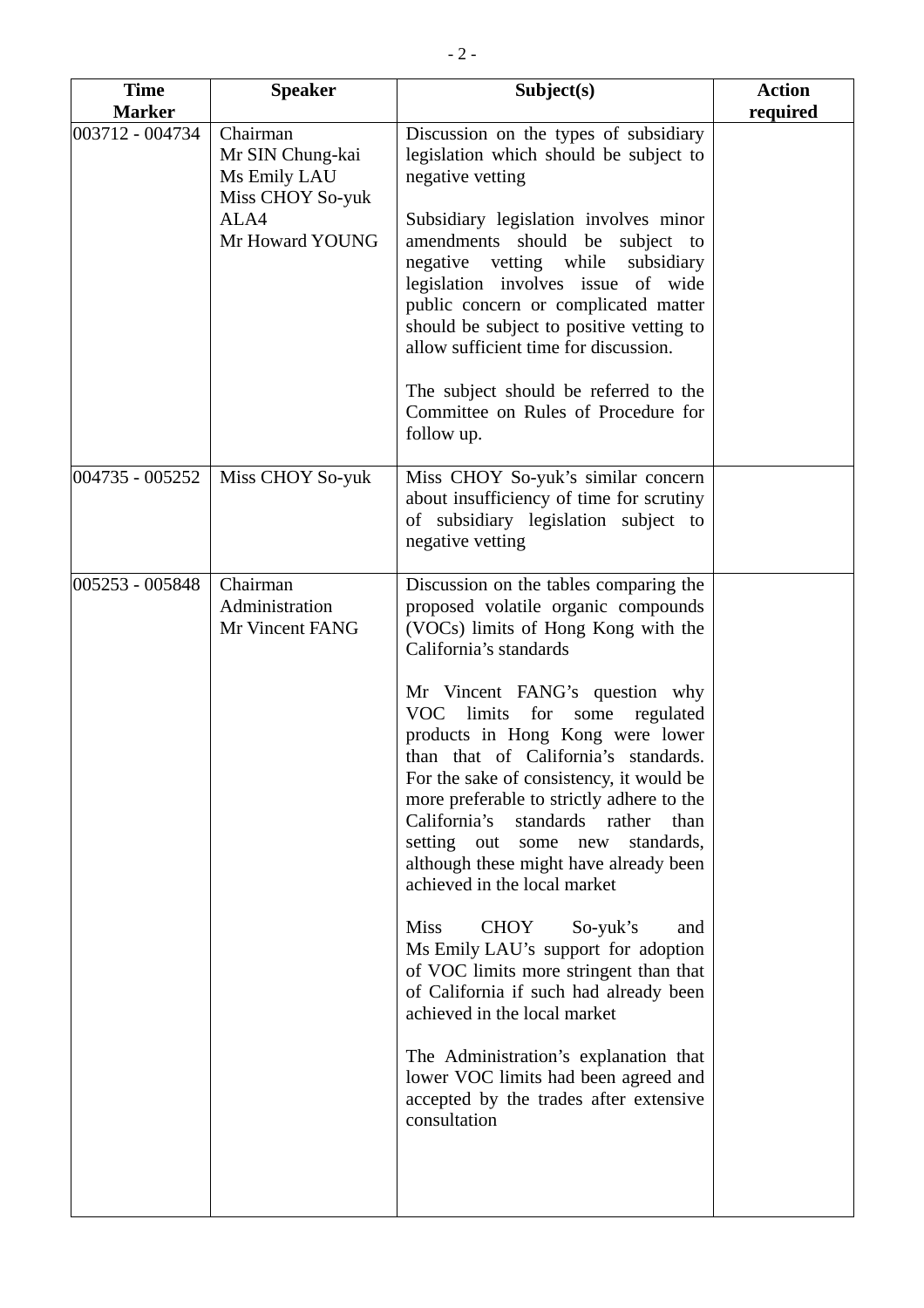| <b>Time</b>                      | <b>Speaker</b>                                                              | Subject(s)                                                                                                                                                                                                                                                                                                                                                              | <b>Action</b>                                                                                                                                                                                           |
|----------------------------------|-----------------------------------------------------------------------------|-------------------------------------------------------------------------------------------------------------------------------------------------------------------------------------------------------------------------------------------------------------------------------------------------------------------------------------------------------------------------|---------------------------------------------------------------------------------------------------------------------------------------------------------------------------------------------------------|
| <b>Marker</b><br>005949 - 011335 | Administration<br>Mr Vincent FANG<br>Miss CHOY So-yuk<br>Ms Emily LAU       | Discussion on VOC limits of hairsprays<br>Mr Vincent FANG's support for efforts<br>to encourage hairspray to be packed in<br>the form of pump spray instead of<br>aerosol can, as the former would emit<br>much less VOCs                                                                                                                                               | required                                                                                                                                                                                                |
| 011336 - 012707                  | Mr Vincent FANG<br>Administration<br>Miss CHOY So-yuk<br>Miss CHAN Yuen-han | Discussion<br>the<br>anticipated<br>on<br>improvements to air quality in Hong<br>Kong as a result of introduction of<br>VOC control                                                                                                                                                                                                                                     | The<br>Administration<br>advise<br>the<br>to<br>anticipated<br>improvement to<br>the compliance<br>of<br>Air<br>rate<br>Quality<br>Objectives after<br>the<br>implementation<br>of<br>the<br>Regulation |
| 012708 - 014146                  | Miss CHOY So-yuk<br>Miss CHAN Yuen-han<br>Administration<br>Chairman        | Discussion on the range of VOC<br>contents of the products to be covered<br>under the Regulation and the testing<br>methods for VOC-containing products                                                                                                                                                                                                                 | The<br>Administration<br>to provide the<br>existing<br>range<br>of<br><b>VOC</b><br>contents of the<br>products to be<br>regulated under<br>the Regulation,<br>far<br>as<br>as<br>possible              |
| $ 014147 - 014503 $              | Mr Vincent FANG<br>Administration                                           | Vincent FANG's<br>enquiry<br>Mr<br>on<br>VOC-containing products<br>whether<br>manufactured in California could be<br>exempted from testing<br>Administration's<br>explanation<br>that<br>testing<br>for<br>was<br>mandatory<br>not<br>VOC-containing products but<br>spot<br>checking would be made by the<br>Administration<br>of<br>part<br>its<br>as<br>enforcement |                                                                                                                                                                                                         |
| $ 014504 - 015031$               | Miss CHAN Yuen-han<br>Administration                                        | Discussion<br>difficulties<br>the<br>of<br>on<br>compliance with the Regulation by the<br>the experience of the<br>trades and<br>Californian<br>Government in VOC<br>control                                                                                                                                                                                            | The<br>Administration<br>step<br>to<br>up<br>enforcement,<br>including<br>tests                                                                                                                         |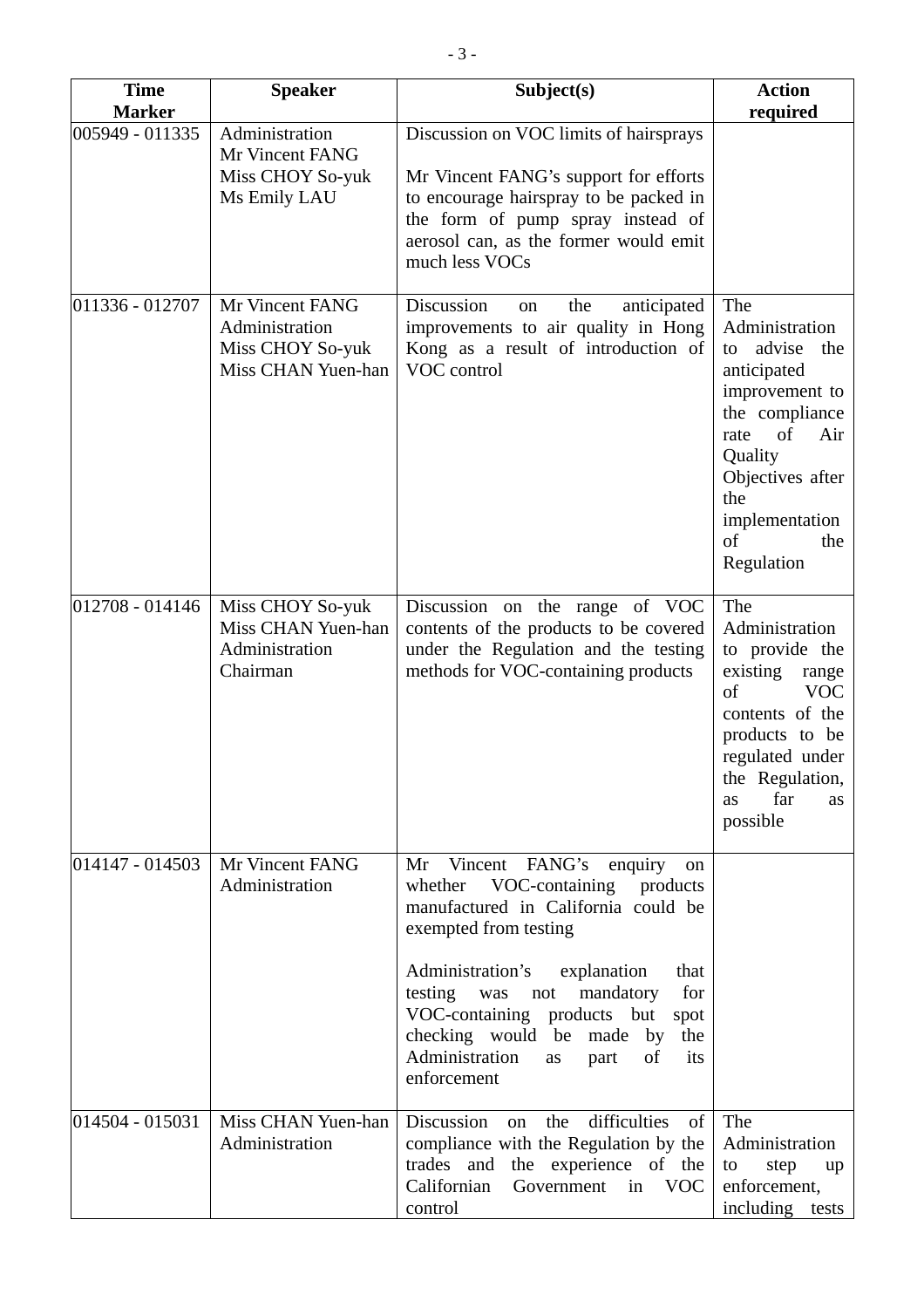| <b>Time</b>     | <b>Speaker</b>                                                        | Subject(s)                                                                                                                                                                                                                                                                                                                                                                                                                                                                                                                                                                                                                                                                                                                                                                                                          | <b>Action</b>                                                                                                                                                              |
|-----------------|-----------------------------------------------------------------------|---------------------------------------------------------------------------------------------------------------------------------------------------------------------------------------------------------------------------------------------------------------------------------------------------------------------------------------------------------------------------------------------------------------------------------------------------------------------------------------------------------------------------------------------------------------------------------------------------------------------------------------------------------------------------------------------------------------------------------------------------------------------------------------------------------------------|----------------------------------------------------------------------------------------------------------------------------------------------------------------------------|
| <b>Marker</b>   |                                                                       |                                                                                                                                                                                                                                                                                                                                                                                                                                                                                                                                                                                                                                                                                                                                                                                                                     | required<br>of<br><b>VOC</b><br>of<br>contents<br>regulated<br>products,<br>to<br>ensure<br>compliance<br>with<br>the<br>Regulation after<br>it had come into<br>operation |
| 015032 - 015350 | Ms Emily LAU<br>Administration                                        | Discussion on the enforcement of VOC<br>control                                                                                                                                                                                                                                                                                                                                                                                                                                                                                                                                                                                                                                                                                                                                                                     | The<br>Administration<br>advise<br>the<br>to<br>manpower<br>and<br>financial<br>resources<br>earmarked<br>for<br>the enforcement<br>of<br>the<br>Regulation                |
| 015351 - 015607 | Mr Howard YOUNG<br>Administration                                     | Mr Howard YOUNG's support for<br>exemption of VOC-containing products<br>which were approved for sale in<br>California from testing in Hong Kong                                                                                                                                                                                                                                                                                                                                                                                                                                                                                                                                                                                                                                                                    |                                                                                                                                                                            |
| 015608 - 021722 | Miss CHOY So-yuk<br>Administration<br>Ms Emily LAU<br>Mr Howard YOUNG | Miss CHOY So-yuk's request for<br>further tightening the VOC limits of Administration<br>flat coatings in view of the ready to expedite the<br>availability of water-based alternatives<br>Mr Vincent FANG's emphasis that particularly<br>further consultation with the trades<br>would be required if changes to the<br>agreed VOC limits were proposed. expected to take<br>This would inevitably delay the<br>implementation of the Regulation.<br>His concern was shared by Ms Emily implementation.<br>LAU and Mr Howard YOUNG<br>Administration's views -<br>(a) the VOC limits and time frames for<br>implementation had been agreed<br>with the trades after extensive<br>consultation;<br>(b) the Regulation would need to be<br>gazetted in time for implementation<br>on 1 April 2007 as scheduled; and | The<br>review of<br>the<br>Regulation,<br>on<br>flat<br>coatings,<br>which<br>was<br>place one year<br>after<br>its                                                        |